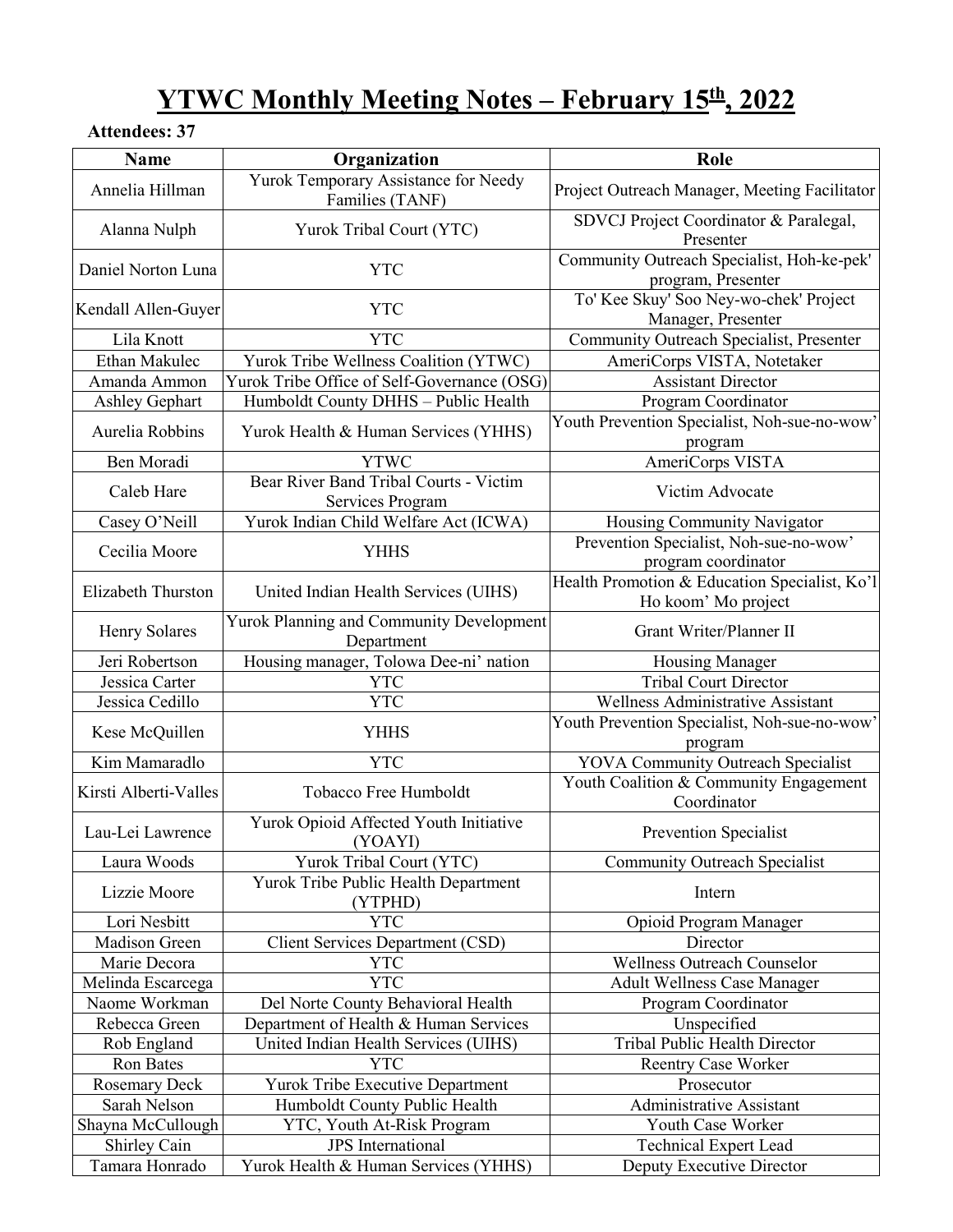#### **MMIW Presentation – Kendall Allen-Guyer & Alanna Nulph**

- To' Kee Skuy' Soo Ney-Wo-Chek' "I will see you again in a good way"
- MMIW: Missing & Murdered Indigenous Women
	- − Movement advocating for the end of violence against native women and hoping to draw attention to the high rates of missing native women. Inclusive to men, boys, and twospirit people.
- This issue goes back to colonial times, and it has been called both an epidemic and a crisis.
	- The issue is not just violence, but also the failure of people to acknowledge it and the failure of institutions to track and properly address it.
- Research shows that violence against AI/AN women in the US is a crisis, but without more comprehensive data, the full extent of the problem is unknown.
- Humboldt county has the highest rates of MMIW in the state, but these numbers are from 1932-2019, and we are missing both data from pre-1932 and data from since the tribes have been able to make more of an effort to track it themselves.
	- − Since the Yurok tribe began tracking, the numbers have been seen to be much worse.
	- − Many native people are not able to identify a single location where they feel safe, and almost every native woman has experienced some form of violence.
- Humboldt county has the highest missing person rate in the state, roughly twice the average state amount, including more densely populated areas like San Francisco/other major cities.
- To' Kee Skuy' Soo Ney-Wo-Chek' project was started by Yurok tribal court to improve the outcomes of MMIW cases. Aims to establish a more effective system of investigation, as well as an enhanced level of protection for native women, girls, and two-spirt people in CA.
- The tribe has contracted with Dr. Blythe George, Dr Jessica elm, and Ms. Nan Benally to collaboratively compile & analyze data with court staff on past & ongoing MMIWG2 cases.
- Remembering some of the many missing women: Natasha Steele, Sumi Juan, Andrea "Chick" White, Emilee Risling, Angela McConnell, Katauna Whisenant.
- In July 2020 & 2021 the Yurok Tribal court released an annual progress report on this paradigm shifting project to improve response to MMIWG2 cases, which included working with national databases that track missing persons.
	- − According to research, approximately 62% of MMIW cases are not documented in national missing persons databases.
- What is Human Trafficking?  $Act + Means + Purpose = Human Trafficking$ 
	- − Not necessarily kidnapping. Can be compared to modern-day form of slavery, can be sex trafficking, forced/unpaid farm or factory labor, and more. Includes actions taken to protect or assist human traffickers.
- Trafficking on Tribal Lands: In dearly December 2021, the tribe and MMIW project was made aware of human trafficking attempts in the past two weeks on the Yurok reservation.
	- − In response to this, MMIW project put out statement of tips for how to stay safe/protect yourself, including: screen friend requests, avoid drugs and alcohol, maintain close personal connections as traffickers try to isolate individuals from friends and family.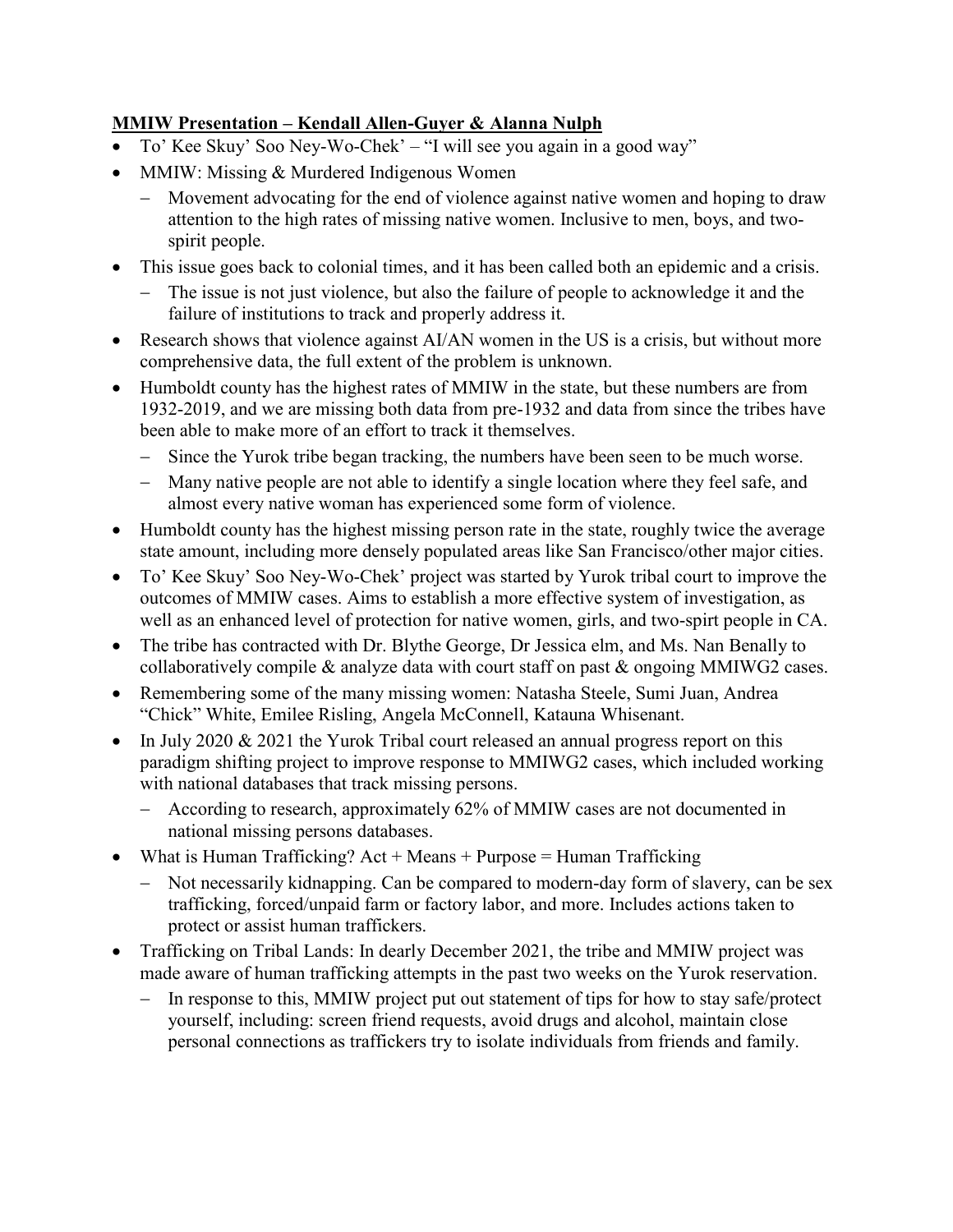- Identifying sample trafficking ads: Many such will include a woman's name on flyers so that kids are more likely to trust, and will offer money, "transportation", etc., so that kids who are desperate for money are likely to respond.
	- − It can be hard to monitor social media, but evaluate job offers & friend requests carefully.
- Yurok Tribe has declared a state of emergency, along with several other tribes
	- − Tribe and council responded to the trafficking attempts that were made to several mothers who were approached both in Arcata and on the reservation by the same men.
- Goal is to make MMIW something people know about, not something that must be explained
- Lori Nesbitt: When traffickers are done with people, they find that tribal reservations are an easy place to leave them, since we are in the middle of 101 and other trafficking routes.
- Lizzie Moore: who should I talk to to get this data and where are you getting data from?
	- Kendall: We met with many survivors over the course of this program, and researchers have been able to gather tribal affiliation information for some cases. Before we started there were some efforts made to develop this database earlier.
	- − Lizzie: State data or local?
		- ∗ Kendall: both, including Federal data too. What we've learned is that some police/law enforcement in Crescent city, and other places, didn't know and weren't documenting cases in NAMUS database.
- Madison Green: Thank you for sharing this. When it comes to sharing data between local PD, researched data, etc. how has the working relationship been sharing that data?
	- − Kendall: We conduct assessment interviews with people we are working with, and only hesitancy has come from police since they don't necessarily have legal authority to share.
	- − Alanna: Everyone has been willing to share information, but we have encountered hostility getting action/enforcement from police or court orders, for instance with some domestic violence cases.
- Tamara Honrado: what happens with the information shared with MMIW project? How is it being relayed out? What next steps are taken? How are you communicating to the community about how to respond? Are you able to share database/data-sharing agreements?
	- Kendall: That database is open to anyone who needs it if they ask us. We are in year 3 of our grant, and our focus is on getting this information out to this community, which this presentation is a part of.
- Shirley Cain: Part of the reason why federal numbers are lower is that many people are hesitant to report/talk to the feds, so it is very important and good that you are getting these numbers on the local level. Do you have a strategic plan in place to address these issues? As has been mentioned, this is also a domestic violence issue, and a child welfare issue as well.
	- − Kendall: With the more recent Emily Risling case it has been easier to see the progress that has been made. But we don't have the resources for private investigators, cadaver dogs, etc. so we are working on developing an investigative model that other reservations could use, instead of having to reinvent the wheel with each case.

### **YTWC Data Workgroup Progress Check-In – Daniel Norton Luna & Lila Knott**

- Presenting an overview of data workgroup planning since summer strategic planning to update the coalition on the progress we have made on our goals so far.
- Data workgroup goals: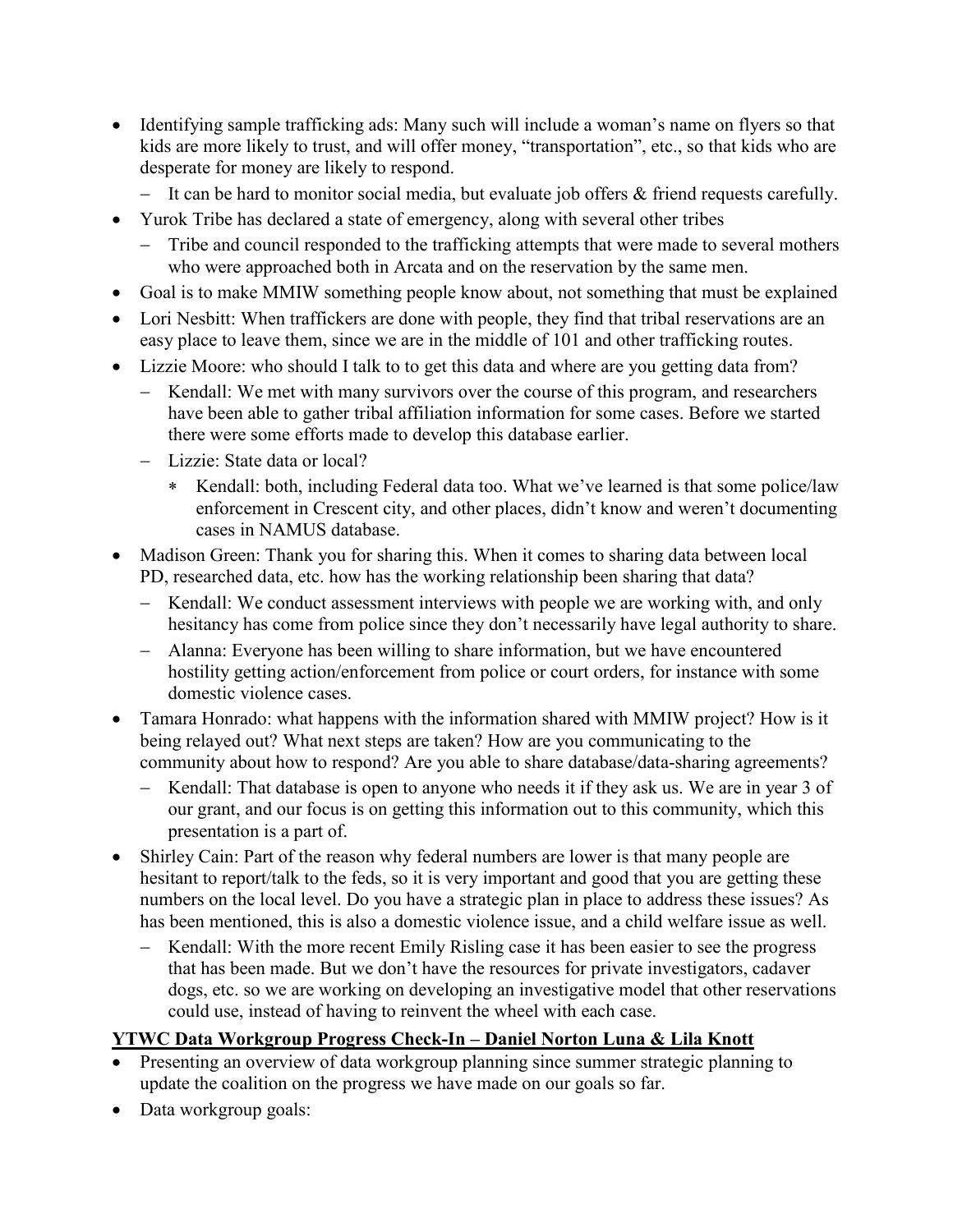- − 1. Develop Broad survey to gather poll data from each district
- − 2. Complete 2022 Community Readiness Assessment with focus on adults.
- − 3. Report 2021 Yurok Tribal Data Collection Project to Yurok Tribal Council
- − 4. Create report about Yurok Tribe Wellness Coalition's work to share with community.
- − 5. Bring data sharing MOU opportunities to Yurok Tribal Council for consideration
- Goal 1: Community Wellness Poll
	- − Progress: Focused on collecting data about public safety, substance use disorder, and child protection.
	- − Next Steps: organize distribution tactics and write script to cold call members of the community with a phone list. Volunteers needed.
- Goal 2: Community Readiness Assessment
	- − Discussed in data workgroup about possible issues and how to define community.
	- − Postponing CRA to 2023 to focus on Community Wellness Poll
		- ∗ This way we can focus on just one data-gathering effort, so people aren't split between two projects that require a lot of detailed effort to put together.
	- − According to our grant, we only have to do a CRA every other year anyway, and we had only been planning to do one every year to keep up the rhythm.
- Goal 3: Sharing data results with Yurok Tribal Council
	- − Progress: Invite to Dr. Blythe has been sent to ask if she can present the 2021 tribal data collection project to tribal council.
- Goal 4: Collect YTWC data
	- − Progress: collecting data on notes/attendance from YTWC coalition meetings and notes/attendance of workgroup meetings.
	- − Next steps: keep collecting and expand collecting until we are ready to start reporting back. Open to suggestions on information to be gathered.
- Kirsti: what would be the hours needed for the volunteers?
	- − Daniel: we don't have exact date/times set yet, but probably early march.

### **Scenario Break-Out Room Exercise – Daniel Norton Luna & Annelia Hillman**

- Breakout room discussion activity about how to handle a hypothetical scenario.
	- − Hoping that people can immerse themselves in the scenario and focus on what senses they might be experiencing, what smells, sounds, sights, etc.
- First time doing this activity, but we are really excited about it, as it will be thoughtprovoking at the least, and it will allow us to identify & share the services we know about, but perhaps more importantly also identify the gaps in services needed for certain scenarios.
- "Jerry" Breakout Room
	- − Scenario: You are yourself, in Klamath at 10am in the summer. You meet Jerry and learn that he is a 64 year old tribal member living Weitchpec (far away/hard to get to), and was shot by his wife when he was 26, so he has long-term pain and trauma. He is currently addicted to opioids and has been hospitalized from symptoms due to excessive opioid use. He asks if we know how he can get opioids, and if we can give him a ride upriver.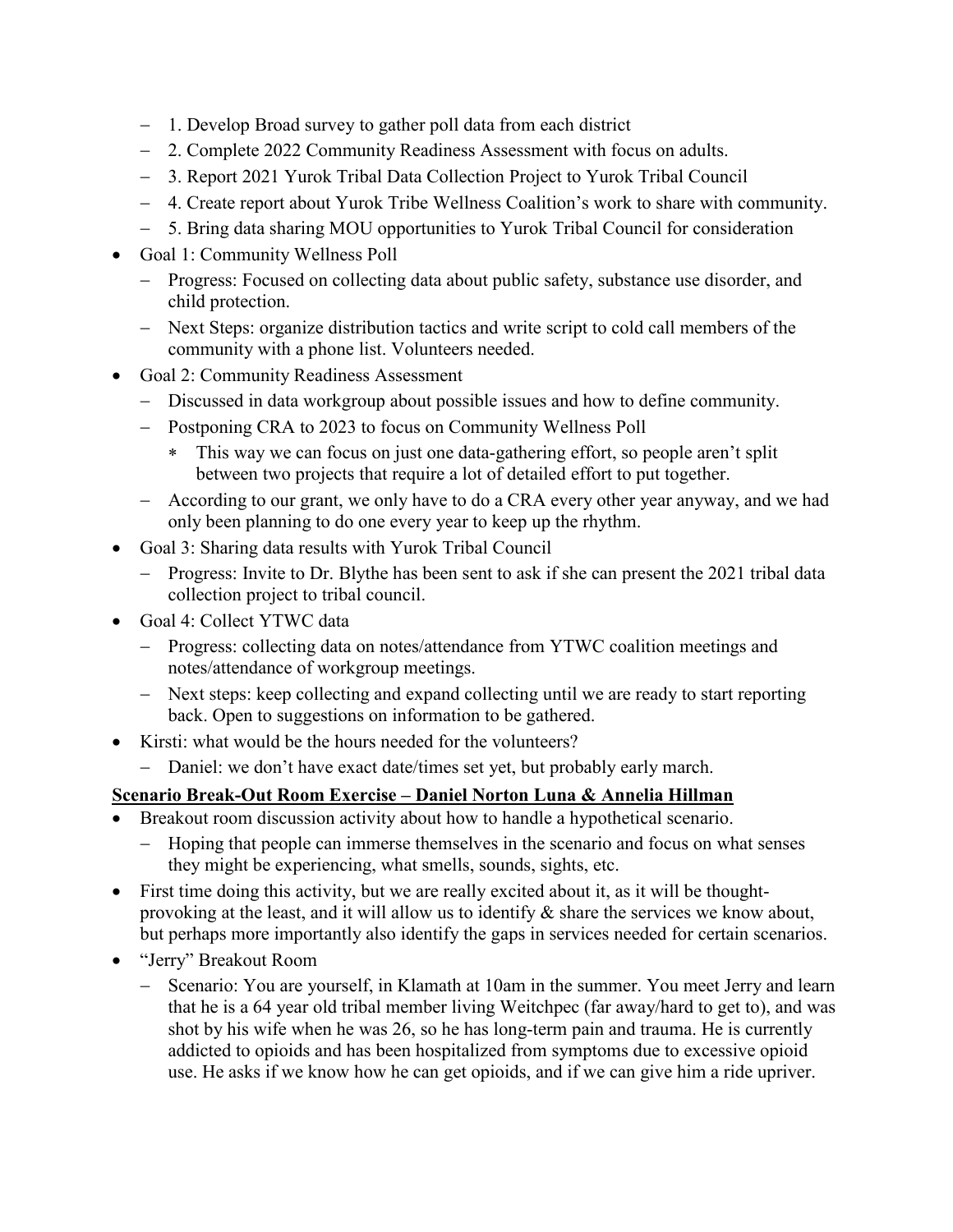- ∗ What would Jerry be feeling right now? What do you hear/smell/see? How do you respond to him and what resources might you recommend/give to him?
- − Discussion: Jerry is likely feeling in pain/anxious and is looking for relief. Since he lives in a small community, that may make it more difficult to access resources, especially if he knows the service providers in the area personally. A lot of what we decide to do depends on his situation and what position/state he is in, and if know him. If we are driving a GSA, we are not allowed to give people rides. We may not be able to address his desire for opioids but could connect him with elder services or help with housing rehabilitation. Can connect him to United Indian Health, oak valley, or the welfare office which can provide food boxes. If he looks hungry/thirsty, we can buy him snacks, water, deodorant. Mutual aid is important to develop where possible.
	- ∗ Gaps identified: The distance between Crescent City and Klamath can make travel and access to resources more difficult.
- "Sally" Breakout Room
	- − Scenario: 28-year-old single mother with two kids under 12. Has torn ligaments in her shoulder from playing softball and has been provided with opioids from UIHS until her surgery in 3 months. She is asking you for help since she needs to detox before the surgery since she has been using prescription and non-prescription opioids in excess, including using a needle a few times. In Willow Creek at 1pm, her lunch break.
	- − Discussion: She knows she is going to be in crisis soon and is reaching out for help. We can offer Narcan, resource cards, can help put together a plan to support her kids.
		- ∗ Gaps identified: People may feel uncomfortable or unequipped to handle and provide services directly themselves, but we can still sit with someone while they call someone or walk them over to a clinic that can help them.
- "Victor" Breakout Room
	- − Scenario: 17-year-old approaches you at a gas station in Hoopa at 4:40pm. 2 years ago he broke his ankle by jumping off a cliff at the beach while he was hiking. He has a girlfriend in Eureka who is having a baby, and his opioid medications are in her car at the hospital. He is stranded in Hoopa because there is a road slide.
	- − Discussion: Since he is a minor, we should not offer services without parental involvement, even if giving a ride to Eureka does seem like the best option. We should call/contact parents. He may be stressed and in pain since he is without his medications and his girlfriend is having a baby. Can contact Yurok behavioral health, ICWA, and call Alita Redner. Could contact Eleonor Beall with youth wellness court. In Del Norte there is a minor-parent program that works to support parents who are minors that we could direct him to.
		- ∗ Gaps identified: Public transportation issues, since that is likely why he is having trouble getting to Eureka.
- "Maggie" Breakout Room
	- − Scenario: 32-year-old Yurok tribal member working in Eureka. Has no injuries, but her father and brother died in a car accident 10 months ago. It is 7:30am and you are in a work car on your way to participate in a training in Hoopa with her. She starts asking about signs of addiction, if you know anyone addicted to opioids, and if you know where